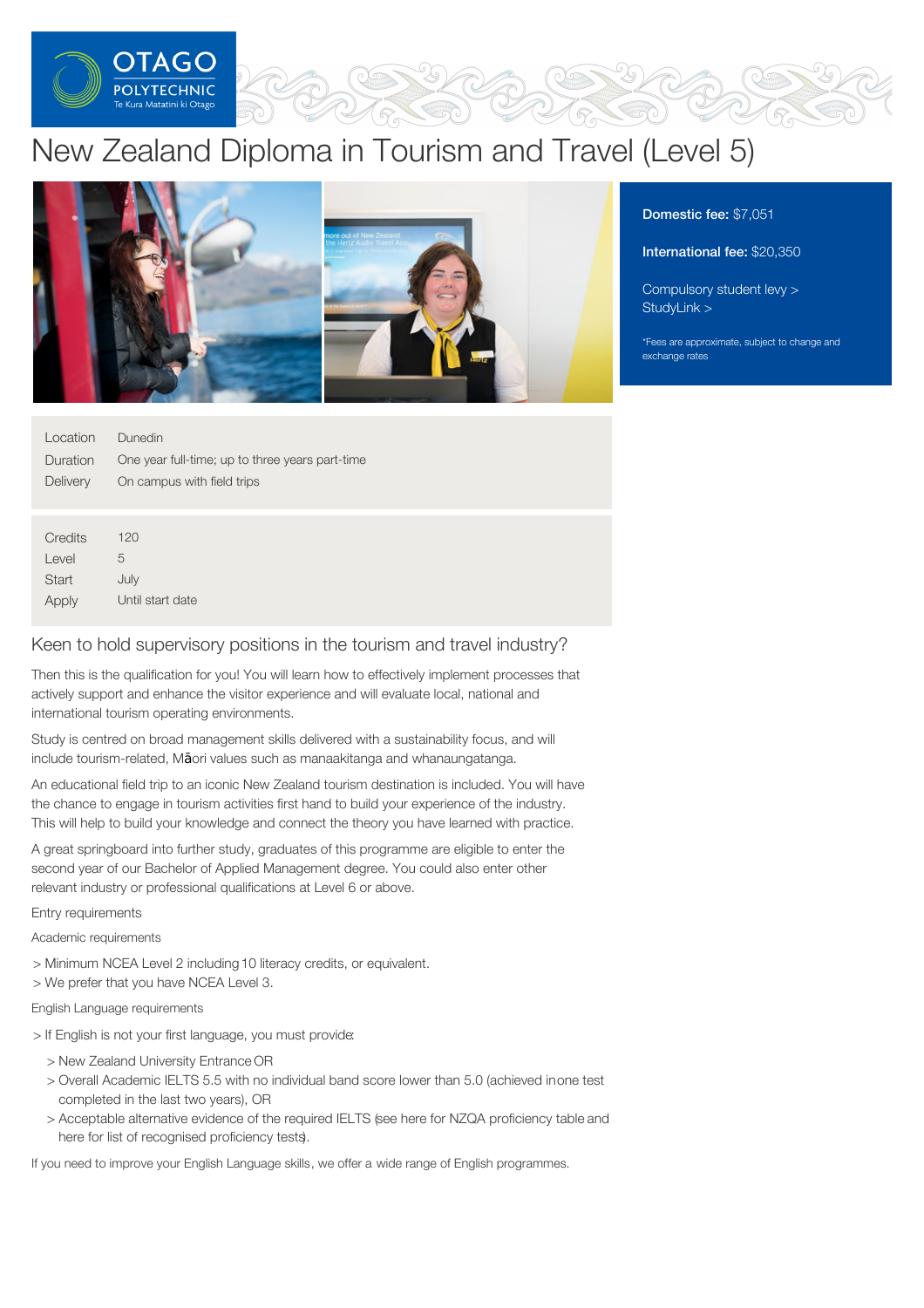#### Additional costs

You will be required to purchase a corporate uniform which will cost approximately \$300. You can arrange directly with our supplier. See here for further details.

#### You will study

| Course title             |     |   | Credits   Level   Total learning<br>hours |
|--------------------------|-----|---|-------------------------------------------|
| <b>Exploring Tourism</b> | 30  | 5 | 300                                       |
| <b>Tourism Toolkit</b>   | 30  | 5 | 300                                       |
| Business of Tourism 30   |     | 5 | 300                                       |
| Tourism in Action        | 30  | 5 | 300                                       |
|                          | 120 |   | 1200                                      |

#### Course outlines

Exploring Tourism

Interpret and analyse the principles of tourism within an international, national and local tourism environment.

- > Analyse the tourism environment to determine how governing bodies strategise.
- > Evaluate the environmental, social, cultural and economic impacts on tourist destinations.
- > Describe and evaluate supply and demand factors relevant to the tourism industry.

#### Tourism Toolkit

Demonstrate professional communication and customer service skills to enable a quality visitor experience.

- > Apply communication skills appropriate to provide quality service.
- > Demonstrate effective customer service skills within different tourism sectors.
- > Demonstrate the management of self and others within a simulated tourism workplace.

#### Business of Tourism

Analyse, critique and review business systems and processes within the tourism environment.

- > Analyse the environment within which tourism businesses operate.
- > Analyse marketing principles and critique sales practices in a tourism environment.
- > Evaluate systems and processes utilised in tourism businesses.

#### Tourism in Action

- > Design a business concept which considers factors that contribute to the creation of a tourism business.
- > Develop a business concept for a tourism venture.
- > Analyse and critique the application of processes in a tourism business venture.

#### Your workload

This programme consists of teacher-directed learning hours (384), student-managed learning hours (786), and authentic work experience learning hours (30).

Teacher-directed learning hours: the hours we expect a student to be engaged in learning opportunities facilitated by a teacher who is physically present with the learners. These hours include any face-to-face activities in classrooms including tutorials **and** required online learning activities delivered synchronously with teacher facilitation.

Student-managed learning hours: the hours we expect a student to engage in learning activities without the presence of the teacher and where the student is required to self-manage to complete a learning activity within the expected timeframe. Student-managed learning hours may be in face-to-face and online modes. The learning activities may be designed by the teacher but carried out by a student alone or in groups, for example in a student-managed project, asynchronous online learning or preparation of an assessment task.

Authentic work experience learning hours: the hours we expect a student to be engaged in learning opportunities focused on work. These might be real work experiences or they might be interactive learning activities that have been designed to replicate as much as possible the tasks or activities or settings of real world work. In other words activities that are designed to 'feel' like a real work place situation. These may take place on campus or off campus and be face-to-face or technology-enhanced.

#### Student loans and allowances

Full-time domestic students of this programme are eligible for student loans and allowances (dependent on